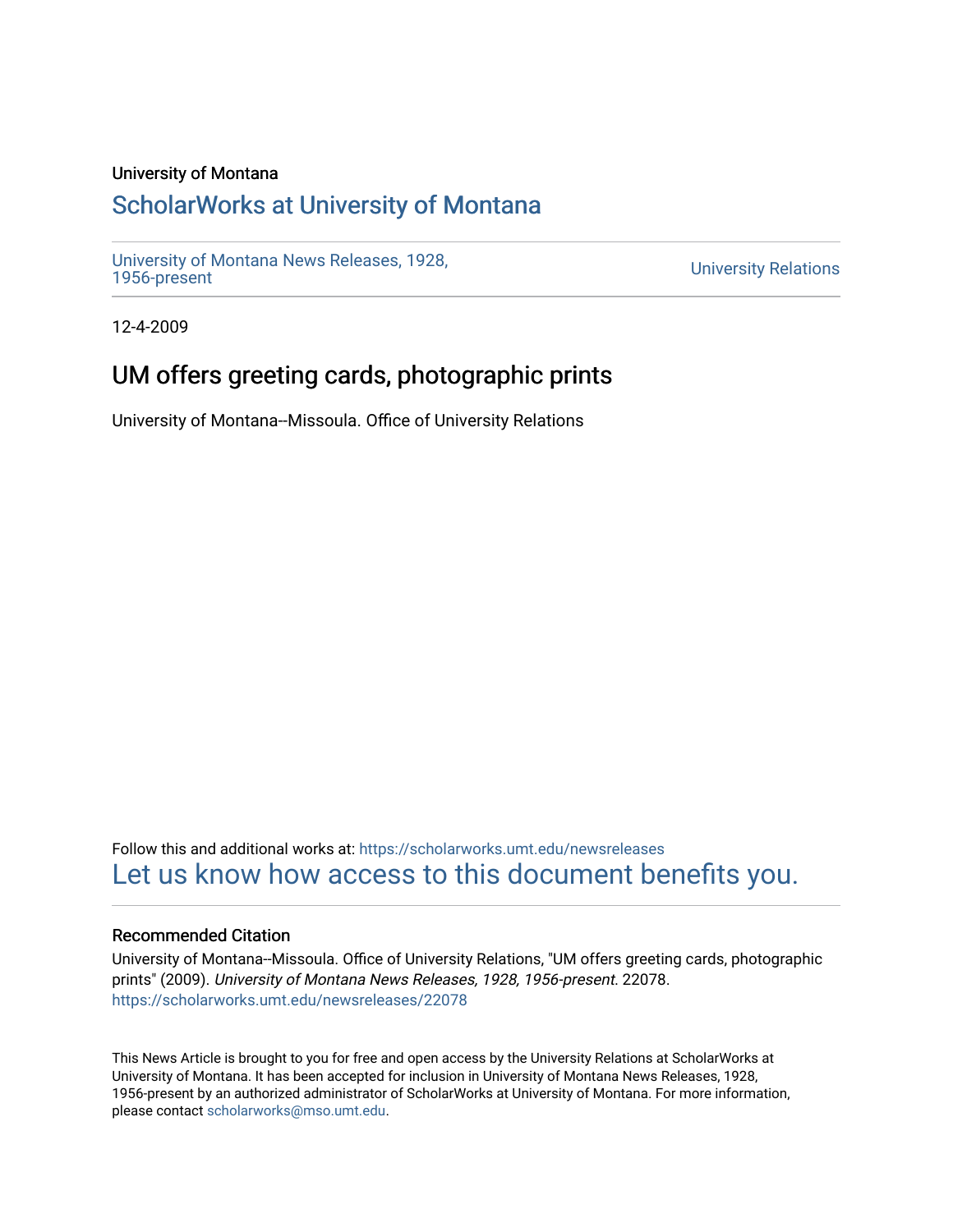

UNIVERSITY RELATIONS • MISSOULA. MT 59812 • 406.243.2522 • FAX: 406.243.4520

# <del>ews release</del>

Dec. 4, 2009

**Contact:** Erik Leithe, office manager, University Relations, 406-243-2523, [erik.leithe@mso.umt.edu](mailto:erik.leithe@mso.umt.edu): Todd Goodrich, photographer, 406-243-4825, [todd.goodrich@mso.umt.edu](mailto:todd.goodrich@mso.umt.edu).

### **UM OFFERS GREETING CARDS, PHOTOGRAPHIC PRINTS**

### **MISSOULA -**

Just in time for the holidays. The University of Montana is selling greeting cards and photographic prints featuring popular campus images such as Main Hall, Monte and the Missoula Valley from Mount Sentinel.

An image of snowy "Main Hall in Winter" is featured on a 5-by-7-inch greeting card available as a boxed set of 10 in the new Montana Memories Photo Gallery and Store. The store is online at [http://umt.edu/urelations/market/store.aspx.](http://umt.edu/urelations/market/store.aspx) Single UM greeting cards with this and other images will be available soon in local retail stores.

The online store, part of University Relations' newly redesigned site, also offers classic campus images in sizes from 8-by-10 inches to 16-by-20 inches, as well as dramatic 6.5-by-19 inch panoramic prints. The photographs are by official campus photographer Todd Goodrich and others.

"I'm excited to share my work with the public," said Goodrich, an alum who has worked at UM for 18 years. "This campus is a beautiful place, and many people fondly remember their time here."

Centennial Circle Bricks are another holiday gift-giving option available through University Relations. The personalized bricks surround the Grizzly Bear statue on the UM Oval